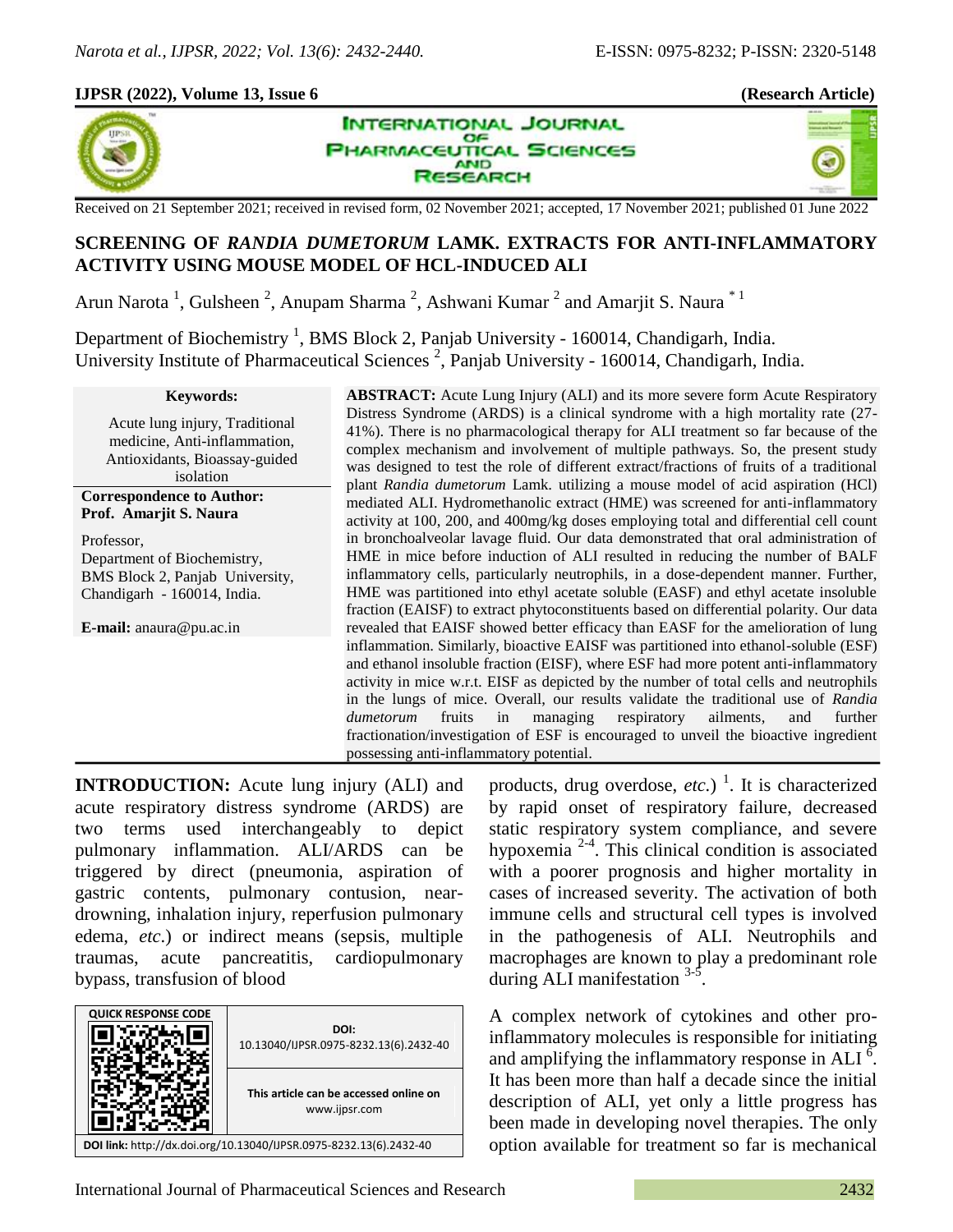ventilation, which cannot be considered the real treatment as it aims to improve respiratory compliance. It helps the physicians to buy enough time to wait for the resolution of the underlying disease. Moreover, ARDS is one of the leading causes of COVID-19 associated mortality  $7, 8$ . COVID-19 is a respiratory infection imitating viral pneumonia, which ultimately leads to ARDS in a majority of the severe cases  $9, 10$ . The lack of effective treatment strategies against SARS-CoV-2 mediated ALI resulted in a higher mortality rate. Hence, ALI represents an unmet medical need, and there is an urgent need to develop new therapies to treat patients with this condition.

Since ancient times, traditional medicines and phytopharmaceuticals have been used to treat inflammation and other disorders, especially in the Asian subcontinent. Around 80% of the global population depends on herbal-based medicines for their primary health care needs according to the World Health Organization (WHO) $<sup>11</sup>$ . The success</sup> of plant-based drug development for the management of several diseases in the past inspires and encourages many researchers to investigate and validate the uses of traditional medicinal plants. It is estimated that around 70% of medicines available to date are directly or indirectly derived from plant sources <sup>12</sup> . *Randia dumetorum* Lamk. is such a plant with traditional medicinal properties. It is a small tree found in tropical and subtropical regions of India. It belongs to the Rubiaceae family and is commonly known as Madana (Sanskrit), Madanphal (Hindi), and emetic nut (English)  $13, 14$ .

Traditionally, the fruits of this plant are claimed to be used as an anti-dysenteric agent, a medical cure for piles, gonorrhea, jaundice, diarrhea, *etc.* <sup>15</sup>. In addition to this, it has been used in indigenous medicine in the treatment of several respiratory complications such as asthma, bronchitis, chest infections, common cold, cough, *etc.* <sup>16</sup>. Moreover, *Randia dumetorum* Lamk. is categorized as a drug having properties similar to "rasayanas" in Ayurvedic texts, *i.e.,* having immunomodulatory actions to promote normal health and longevity by boosting immunity and energy levels  $17$ . It has been quoted to have emetic, antispasmodic, abortifacient, anti-inflammatory, anodyne and expectorant activities in the ayurvedic texts <sup>16</sup>. Further, experimental animal-based studies show

that the fruits of *Randia dumetorum* Lamk. possess antibacterial, immunomodulatory, antiinflammatory and analgesic activity  $18-20$ . The traditional knowledge, phytochemical review and reported anti-inflammatory, antiallergic, analgesic and immunomodulatory activities of the fruits of this ayurvedic medicinal plant indicate its potential to inhibit the inflammatory and allergic mediators. Since, no study has been conducted w.r.t. *Randia dumetorum* in the treatment of ALI or any other pathological condition, we decided to evaluate the anti-inflammatory potential of the fruits of this plant via Bioactivity-guided fractionation in which the most potent fraction was selected based on total cell count and neutrophil infiltration in the lungs of mice to find new drug leads to treat ALI.

## **Material and Methods**

**Plant Material:** Dried fruits of *Randia dumetorum* Lamk. were purchased from Dhanvantri Aushadh Bhandar, Gujarat, and authenticated from NISCAIR, Delhi (Authentication Number: NISCAIR/RHMD/Consult/2019/3456-57). The sample of the procured fruits has been deposited in herbarium-cum-museum of UIPS, Panjab University, Chandigarh (Voucher No.-Fr11/11/2021).

**Chemicals and Reagents:** All the chemicals used to carry out the study were of analytical grade and purchased from Sigma Aldrich Co. (St. Louis, MO, USA), Merck India (Mumbai, India), and Himedia Laboratories Pvt. Ltd. (Mumbai, India). The solvents such as methanol, ethyl acetate and ethanol were purchased from (Merck specialties Pvt. Limited, Mumbai, India), both laboratory and analytical grade. Dexamethasone (reference drug), HCl, DPPH, ABTS, TPTZ, and Ascorbic acid has been purchased from Sigma Chemical Company (St. Louis, USA). Distilled water was used throughout the study.

**Preparation of Extract:** The dried fruits of *Randia dumetorum* (1 kg) were coarsely powdered using mortar and pestle. The fruit powder was then subjected to exhaustive Soxhlet extraction using hydro methanol (70% methanol) as solvent. The solvent was evaporated using a rotary vacuum evaporator (Eyela N 1100), and procured extract was preserved in a vacuum desiccator containing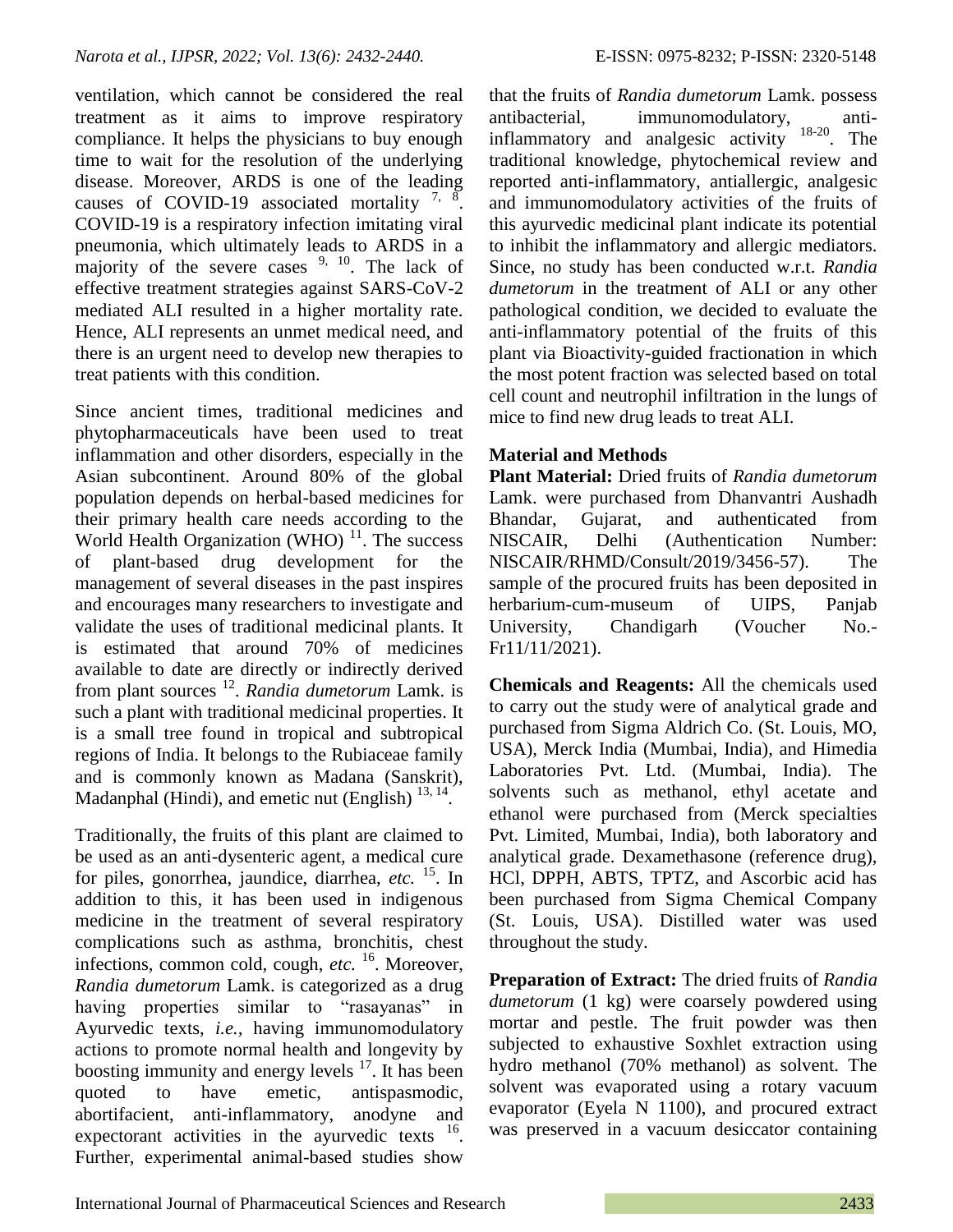anhydrous silica gel blue until used for experimental procedures.

**Solvent Partitioning:** Hydromethanol extract (HME) was adsorbed on silica gel (mesh size) and dried. It was taken in a 500 ml round bottom flask and refluxed for 1 hr using ethyl acetate. Ethyl acetate with soluble constituents was procured. The process was repeated until no color was obtained in ethyl acetate. All the ethyl acetate fractions were pooled and subjected to vacuum rota evaporation using a rotary vacuum evaporator (Eyela N 1100). This fraction was labeled as ethyl acetate soluble fraction (EASF). The remaining adsorbed extract was reconstituted using hydromethanol (70%) and dried, labeling this fraction as ethyl acetate insoluble fraction (EAISF). Similarly, the ethanolsoluble fraction (ESF) and ethanol insoluble fraction (EISF) were obtained from bioactive EAISF.

**Animal Ethical Approval:** The experimental protocols for animal studies were approved by the Institutional Ethics Committee (Approval No. PU/45/99/CPCSE/IAEC/2019/256). Male balb/c mice weighing 20-25 g were procured from the Central Animal House of Panjab University, Chandigarh. The animals were housed in polypropylene cages bedded with sterilized rice husk and acclimatized for a week before the commencement of the study. All the experiments were conducted according to the Indian National Science Academy Guidelines for the use and care of animals in scientific research. The animals were fed on a standard mouse chow pellet diet (Ashirwad Industries, Punjab, India) and water *ad libitum*.

**Preparation of Suspension of Extract / Fractions:** Tween 80 (5%) in aqueous carboxymethyl cellulose (CMC 0.5% w/w) was used as a vehicle for preparing the suspension of extracts. Doses of various test substances were prepared by suspending appropriate quantities in the vehicle and administered to the mice orally (0.2 ml/mice).

**Acute Toxicity Studies:** Acute toxicity studies of hydromethanol extract of *R. dumetorum* fruits were carried out on mice as per OECD 423 guidelines. After 12h of fasting, different groups of mice were

administered a single oral dose (500, 1000, and 2000 mg/kg) of hydromethanol extract. Immediately after dosing, mice were observed for signs of toxicity during the first 0.5, 1, 2, 4, 8, and 12 h and at every 24 h for 14 days. Behavioral parameters, tremors, lethargy, death, amount of water and feed intake were observed.

## **Anti-inflammatory Activity:**

**Experimental design:** Control (Normal saline treatment intratracheally; 60μl). HCl: A volume of 2 ml/kg *b.wt.* 0.1 N HCl (60μl) dissolved in saline was instilled intratracheally  $(i.t.)$  to induce ALI  $^{21}$ .  $HCl + Extract/ fraction's (X mg/kg b.wt.)$ : Singledose 60 mins prior to HCl instillation (0.2 ml orally). HCl + Dexamethasone: Single-dose (3mg/kg bw; *i.p.* injection) 30 min prior to HCl instillation  $^{22}$ .

X is the dose of the extract/fraction tested for antiinflammatory activity. For mother extract *i.e.,* hydromethanol extract, dose-response studies were performed at 100, 200, and 400 mg/kg. Doses of subsequent fraction(s) were determined proportionately based on the fraction w.r.t its mother fraction yield and are shown in **Table 1**<sup>23</sup>. Mice were euthanized 24 h after the HCl instillation for the analysis of anti-inflammatory activity using the following parameters:

**Bronchoalveolar Lavage Fluid (BALF) Procurement and Analysis:** After 24 h of ALI induction, BALF was procured by injecting 1.5 ml of phosphate buffer saline (PBS) into the lung followed by gentle aspiration of the contents. The fluid recovery rate was more than 90%. The BALF samples were centrifuged to obtain the cell pellet. The supernatant was discarded, and the cell pellet was resuspended in 1 ml of PBS. The total cell count was determined using a hemocytometer  $24$ . Cyto-slides were prepared using cytospin centrifuge and stained with hematoxylin and eosin for differential analysis of the cells  $24$ . The photomicrographs of cytoslides were captured using a microscope attached with a camera (Nikon Eclipse Y-TV 55) and analyzed with NIS-Elements software.

**Antioxidant Capacity Assays:** Evaluation of the antioxidant capacity of different extracts was done using standard antioxidant assays [Ferric Reducing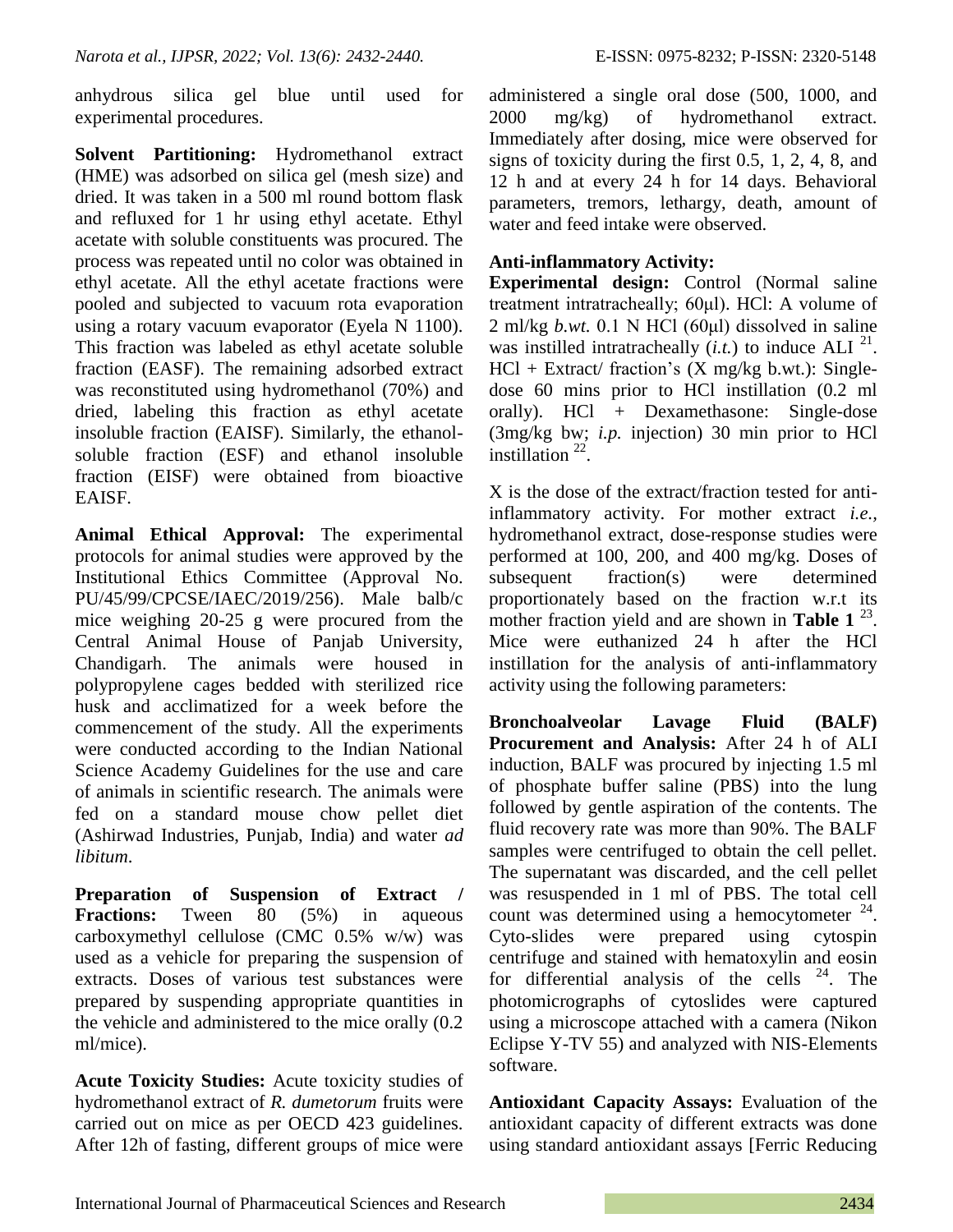*Narota et al., IJPSR, 2022; Vol. 13(6): 2432-2440.* E-ISSN: 0975-8232; P-ISSN: 2320-5148

Antioxidant Power (FRAP), 2, 2′-azino-bis(3 ethylbenzothiazoline-6-sulfonic acid) (ABTS), and 2,2-diphenyl-1-picrylhydrazyl (DPPH) assays]  $25-27$ . The result of the FRAP assay was expressed as "mM AAE/gm of DE", where AAE and DE stand for ascorbic acid equivalents and dry extract, respectively. Results of ABTS and DPPH assays were expressed as  $IC_{50}$  values ( $\mu$ g/ml).

**Estimation of Total Phenolic and Flavonoid Content:** Different extracts' total phenolic and flavonoid content was estimated using standard assays  $28, 29$ .

The results of total phenolic content were expressed as "mg GAE/gm of DE", where GAE and DE stand for gallic acid equivalents and dry extract, respectively. The results of total flavonoid content were expressed as "mg QE/gm of DE", where QE and DE stand for quercetin equivalents and dry extract, respectively.

**Phytochemical Screening:** The bioactive extract/fractions, namely hydromethanol extract, ethyl acetate insoluble fraction and ethanol-soluble fraction, were screened for different classes of phytoconstituents such as alkaloids, tannins, flavonoids, saponins, phenols, carbohydrates, proteins, terpenoids/steroids, and glycosides using the standard procedures  $30, 31$ .

**Statistical Analysis:** Results are depicted as mean  $\pm$  Standard deviation (S.D.). Statistical analysis was

performed by one-way analysis of variance (ANOVA) tests followed by Tukey"s multiple comparisons using graph-pad Prism software (GraphPad Software, Inc. La Jolla, CA).  $P < 0.05$ was considered as statistically significant.

## **RESULTS AND DISCUSSION:**

**Acute Toxicity Study and Dose Selection for Extract / Fraction:** The use of pharmacological substances (pure and extracts) has increased to an innumerable amount. These substances may result in chronic toxicity if used over a long period and may also exhibit acute toxic effects depending on the dose and nature of the substances administered.

Hence, it is important to evaluate the acute toxicity effects of new pharmacological substances to ensure none or minimal side effects of the test substance in experimental animals before the initiation of the study.

The acute toxicity studies showed no toxic effects of *Randia dumetorum* fruit up to the dose of 2000 mg/kg body weight. In mice, no changes in behavioral parameters, tremors, lethargy, death, amount of water, and feed intake were observed. In addition to this, the doses of different extract/fractions administered to mice were selected proportionately based on the yield w.r.t. their mother extracts, as shown in **Table 1**<sup>23</sup>.

| TABLE 1: TIELD AND ADMINISTERED DOSES OF DIFFERENT EXTRACTS/FRACTIONS |                         |               |             |                                   |
|-----------------------------------------------------------------------|-------------------------|---------------|-------------|-----------------------------------|
| <b>Mother Extract/Fraction</b>                                        | <b>Extract/Fraction</b> | Yield $(\% )$ | Yield (gms) | <b>Proportionate dose for</b>     |
| (Weight in gms)                                                       |                         |               |             | bioactivity                       |
| Dried fruit $(1 \text{ kg})$                                          | HME                     | 15%           | 150         | $400 \text{ mg/kg}$ (most potent) |
| HME (150 gms)                                                         | <b>EASF</b>             | 15%           | 22          | $50 \frac{\text{mg}}{\text{kg}}$  |
|                                                                       | <b>EAISF</b>            | 80%           | 120         | $350 \text{ mg/kg}$               |
| EAISF $(120 \text{ gms})$                                             | <b>ESF</b>              | 38%           | 45          | $150 \text{ mg/kg}$               |
|                                                                       | <b>EISF</b>             | 55%           | 66          | $200 \frac{\text{mg}}{\text{kg}}$ |

**TABLE 1: YIELD AND ADMINISTERED DOSES OF DIFFERENT EXTRA CTICED A CITIONS** 

**Anti-inflammatory Activity of HME:** The infiltration of neutrophils in the lungs is a paramount event in the pathophysiology of ALI, which ultimately leads to the aggravation of subsequent inflammatory events  $32^{2}$ . Hence, we depicted the total cell and neutrophils in BALF of mice as parameters for the evaluation of the antiinflammatory effect of the *Randia dumetorum* Lamk. fruit. BALF analysis among different groups of mice revealed a dose-dependent reduction of the

total as well as differential cells with maximum efficacy at 400 mg/kg dose. BALF from the HCl group had a prominently higher number of total cells than the control group  $(***p<0.001;$  threefold change). Next, administration of HME before HCl treatment resulted in a dose-dependent reduction in the number of total cells w.r.t HCl treated animals and maximum reduction was observed at the dose of 400mg/kg  $(^{#H#}_{p} < 0.001$ ; twofold change) **Fig. 1A**. The differential analysis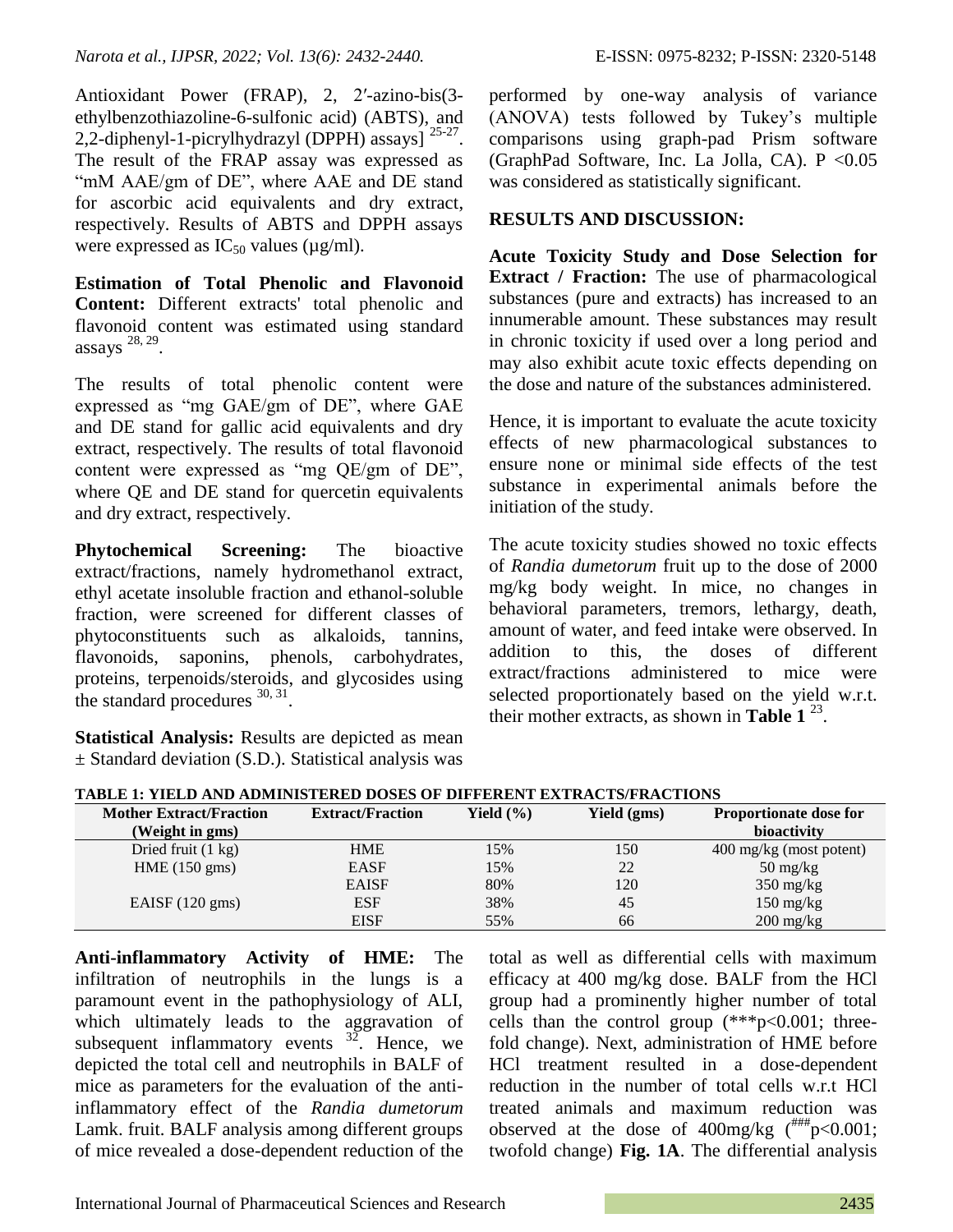of BALF cytosildes revealed that the majority of inflammatory cells were neutrophils **Fig. 1B**. Interestingly, pre-treatment of HME at different doses prior to HCl administration resulted in the reduction of neutrophils in BALF of mice in a

a)

dose-dependent manner **Fig. 1C**. These results showed the efficacy of HME of *Randia dumetorum* fruit at 200 and 400mg/kg doses, with the latter being most potent. Hence, the dose of 400mg/kg was selected for further evaluation.



**Total Cell Count** 

**FIG. 1: DOSE-RESPONSE EVALUATION OF HME ON HCL-INDUCED ALI.** Total cell count was done using a hemocytometer (a). The cytolsides were prepared and observed under a microscope at 400X magnification (Scale bar- 50 µm) (b). Differential cell count was done by counting the cells from the representative images of BALF slides (c). Results are depicted as Mean±SD of 5 animals in each group. \*\*\*p<0.001 *vs* Control, ###p<0.001 *vs* HCl group, ns- non-significant

**Antioxidant Capacities of Different Extracts:** Solvent partitioning is a technique used in drug discovery and development from crude extracts, which works on the principle 'like dissolves like', where different classes of phytochemicals can be extracted based on the polarity of the solvents.

The HME of *Randia dumetorum* fruits was partitioned using ethyl acetate, and the resultant fractions obtained were termed EASF and EAISF **Fig. 2.** Plant products are known to have antiinflammatory properties due to the presence of a large number of antioxidants.

The antioxidant assays like FRAP, DPPH and ABTS are commonly used to evaluate the antioxidant capacities of crude plant extracts.

We analyzed the antioxidant capacities of HME, EASF, and EAISF to examine if antioxidants present in *Randia dumetorum* fruits can explain its anti-inflammatory action.

The results showed a significant difference between the antioxidant capacities of both EASF and EAISF depicted by standard antioxidant assays [FRAP  $((***p<0.001;$  two-fold change), DPPH [(\*\*\*p<0.001; two-fold change) and ABTS ((\*\*\*p<0.001; three-fold change)] with EASF presenting higher antioxidant capacity w.r.t. EAISF **Table 2**.

Hence, as per our data, EASF had more antioxidant capacity in comparison to EAISF.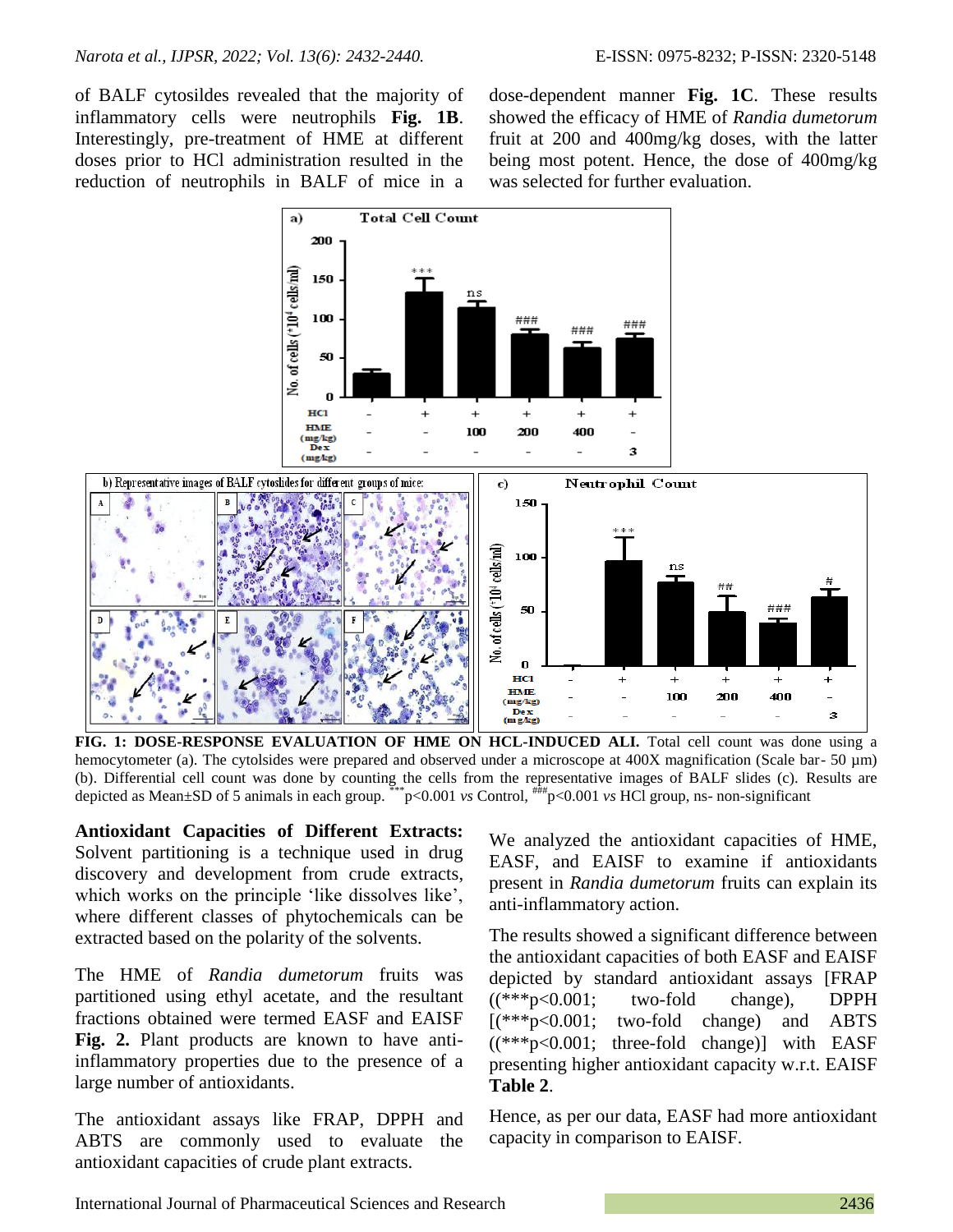

**FIG. 2: SCHEME OF EXTRACTION AND FRACTIONATION OF** *RANDIA DUMETORUM* **FRUITS**

|  | TABLE 2: IN-VITRO ASSAYS FOR DIFFERENT EXTRACTS/FRACTIONS |  |
|--|-----------------------------------------------------------|--|
|--|-----------------------------------------------------------|--|

| A. Antioxidant assays                          |                              |                              |                                |
|------------------------------------------------|------------------------------|------------------------------|--------------------------------|
| <b>Assay</b>                                   | <b>Hydromethanol Extract</b> | <b>Ethyl Acetate Soluble</b> | <b>Ethyl Acetate Insoluble</b> |
|                                                |                              | <b>Fraction</b>              | <b>Fraction</b>                |
| FRAP assay                                     | $948.6 \pm 118.8$            | $1504 \pm 206.34$            | $878.2 \pm 103.3***$           |
| (mM AAE/gm of DE)                              |                              |                              |                                |
| DPPH assay                                     | $162 \pm 5.06$               | $96.33 \pm 2.8$              | $215 \pm 8.42***$              |
| $(\mu g/ml)$                                   |                              |                              |                                |
| ABTS assay                                     | $103.43 \pm 4.23$            | $27.30 \pm 3.12$             | $99.24 \pm 5.39***$            |
| $(\mu g/ml)$                                   |                              |                              |                                |
| <b>B.</b> Total Phenolic and Flavonoid content |                              |                              |                                |
| Total Phenolic content                         | $72 \pm 9.8$                 | $158.4 \pm 13.65$            | $54.92 \pm 6.74***$            |
| (mg GAE/gm of DE)                              |                              |                              |                                |
| <b>Total Flavonoid content</b>                 | $4.52 \pm 0.60$              | $3.9 \pm 0.28$               | ns<br>$4.56 \pm 0.42$          |
| (mg QE/gm of DE)                               |                              |                              |                                |

The values are depicted as Mean  $\pm$  SD (n=3). \*\*\*p<0.001 *vs* EASF.

**Total Phenolic and Flavonoid Content:** Next, we carried out the quantitative evaluation of the most common phytochemicals that are known to exert antioxidant properties i.e., phenols and flavonoids. Our data showed that EASF has higher phenolic content than EAISF (\*\*\*p<0.001; threefold), whereas flavonoid content showed no significant difference among both the fractions **Table 2**. Hence, it appears that the phenolic content present in the extract/fractions might explain the higher antioxidant capacity of EASF.

**Anti-inflammatory Activity of EASF and EAISF:** Next, we conducted a comparative analysis of EASF and EAISF for their respective anti-inflammatory properties by analysis of total cells as well as neutrophils in BALF upon HCl administration. Much to our surprise, EAISF suppressed the HCl-induced lung inflammation more potently than EASF despite having lesser phenolic content and subsequent antioxidant capacity. Hence, we hypothesized that the dose of EASF that was administered (50 mg/kg b.wt) used by us might be low for exerting its antiinflammatory action under *in-vivo* conditions. Therefore, we further performed the dose-response studies with EASF to check the anti-inflammatory effect at higher doses. Surprisingly, EASF did not show any improvement in anti-inflammatory action (depicted by total cell and neutrophil count) despite increasing its dose upto 200 mg/kg (data not shown). These results indicate that the sole presence of antioxidants might not be responsible for the anti-inflammatory action of *Randia dumetorum* fruit. There might be an additional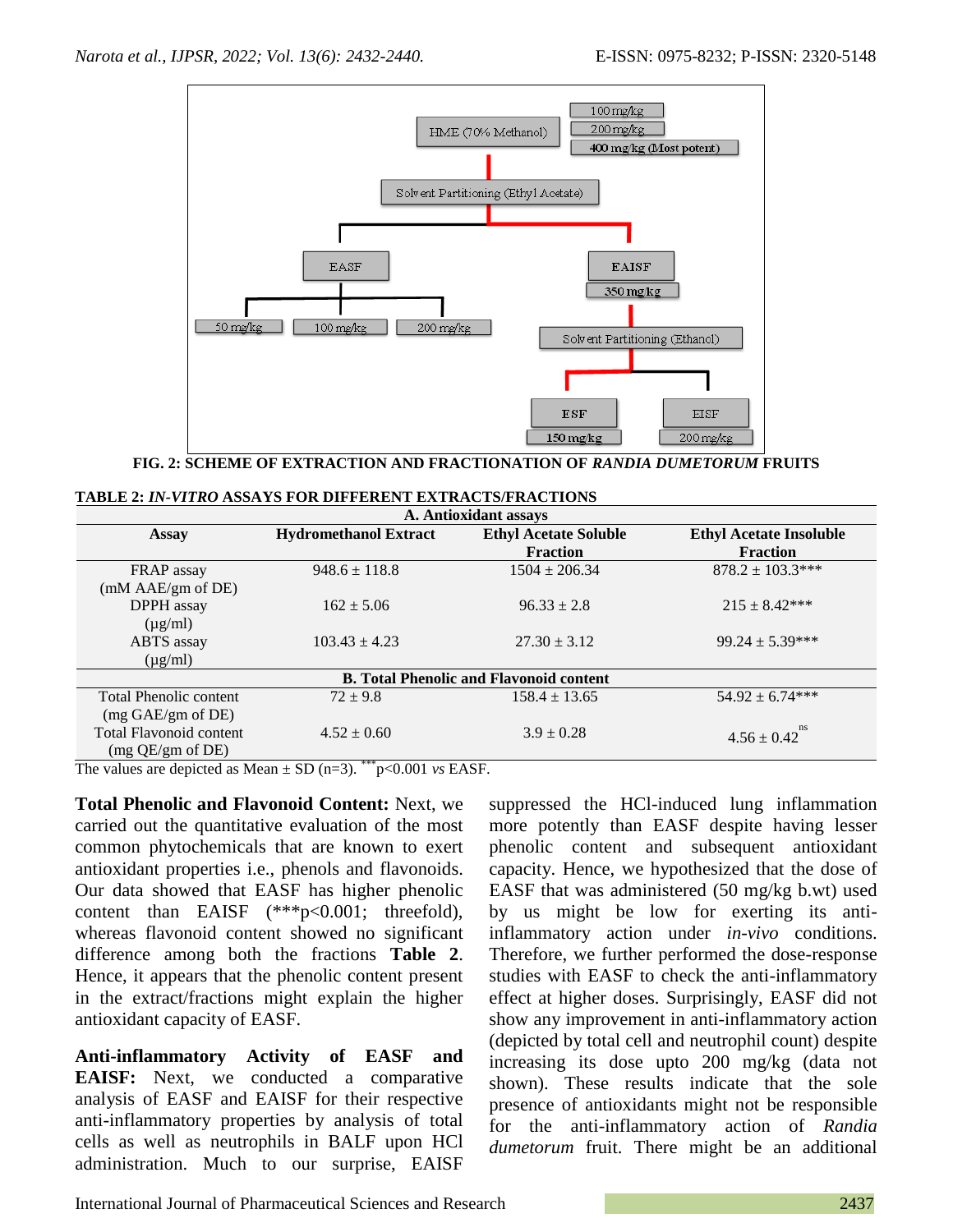active ingredient/metabolite that may provide a beneficial effect independent of antioxidants. Hence, we decided to proceed with EAISF for further analysis following the Bioactivity-guided approach to find the potential bioactive component.



**FIG. 3: ANTI-INFLAMMATORY EFFECT OF EASF AND EAISF ON HCL-INDUCED ALI.** Total cell count was done using a hemocytometer (a). Differential cell count was done by counting the cells from the representative images of BALF slides (b). Results are depicted as Mean±SD of 5 animals in each group. \*\*\*p<0.001 *vs* Control, ###p<0.001 *vs* HCl group.

**Anti-inflammatory activity of ESF and EISF:**  Further, partitioning of bioactive ethyl acetate insoluble fraction (EAISF) was done using ethanol to get ethanol-soluble (ESF) and an ethanolinsoluble fraction (EISF) to separate phytoconstituents based on differential polarity **Fig. 2.** HCl administration significantly increased both total cells and neutrophil count w.r.t control group (\*\*\*p<0.001) **Fig. 4A, 4B**. Interestingly, administration of ESF at a dose of 150mg/kg b.wt. significantly suppressed the HCl-induced infiltration of inflammatory cells, particularly neutrophils in the lungs (\*\*\*p<0.001) **Fig. 4A, 4B**. On the other hand, administration of EISF at a dose of 200mg/kg b.wt. failed to ameliorate the HClinduced ALI as reflected by a modest reduction in total cells as wells as neutrophils in lungs **Fig. 4.**



**FIG. 4: ANTI-INFLAMMATORY EFFECT OF ESF AND EISF ON HCL-INDUCED ALI.** Total cell count was done using a hemocytometer (a). Differential cell count was done by counting the cells from the representative images of BALF slides (b). Results are depicted as Mean±SD of 5 animals in each group. \*\*\*p<0.001 *vs* Control, ###p<0.001 *vs* HCl group, nsnon-significant.

**Phytochemical Screening:** We next conducted the phytochemical screening of bioactive fractions to know about the presence/absence of different classes of phytoconstituents **Table 2**. The bioactive ESF showed the presence of saponins and glycosides in abundance and a moderate presence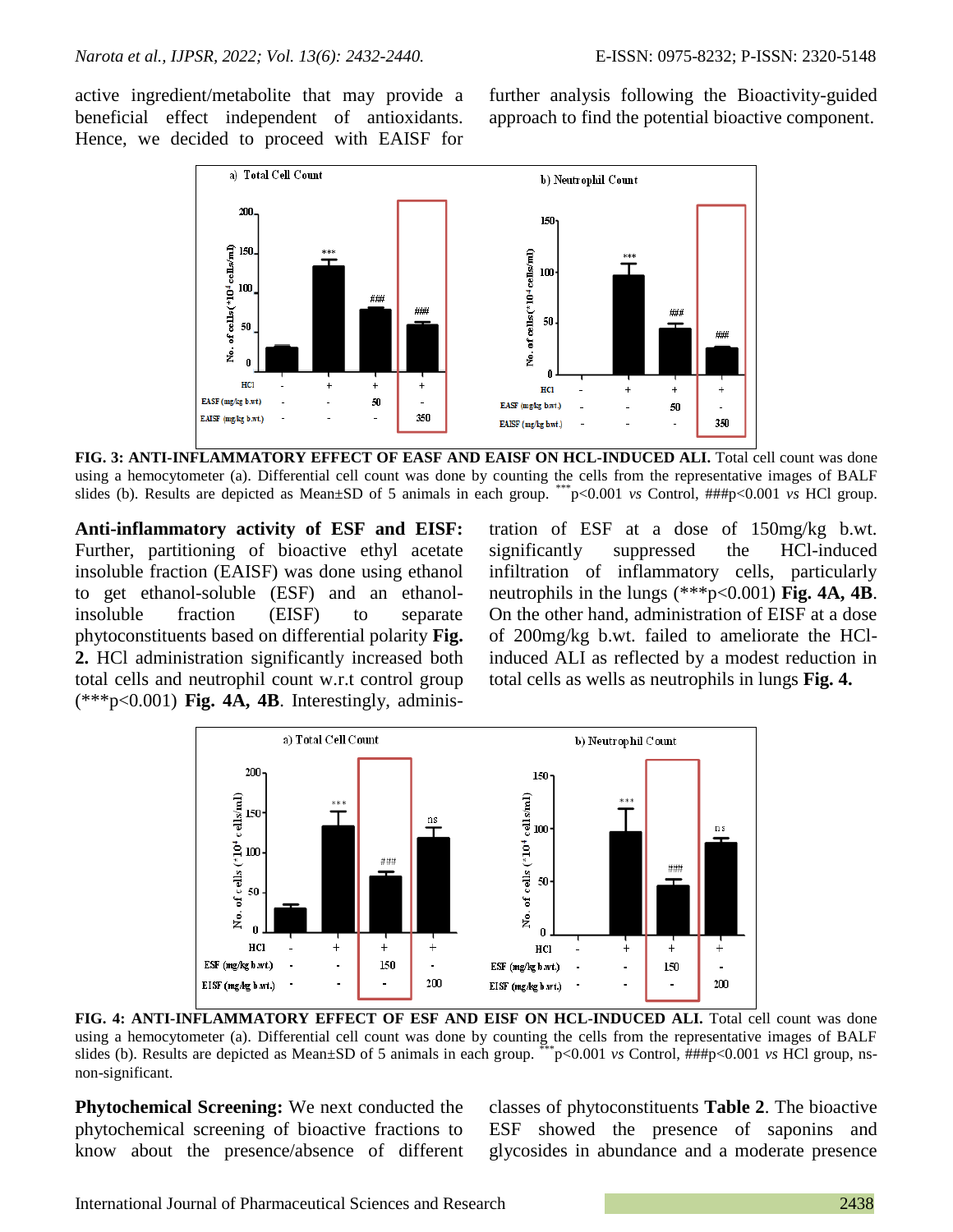of flavonoids, phenols, carbohydrates, and terpenoids/steroids. There is a vast literature present on the medicinal importance of these phytochemical classes. Hence, it is difficult to comment on the exact nature of the bioactive ingredient (s) that might be responsible for exerting anti-inflammatory action at this stage. Therefore, further fractionation of bioactive ESF is required to unveil the active compound (s).

|  | TABLE 3: PHYTOCHEMICAL ANALYSIS OF BIOACTIVE EXTRACT/FRACTIONS |
|--|----------------------------------------------------------------|
|--|----------------------------------------------------------------|

| <b>Class of Phytochemicals</b> | <b>HME</b>               | <b>EAISF</b> | <b>ESF</b> |
|--------------------------------|--------------------------|--------------|------------|
| Alkaloids                      | $\overline{\phantom{0}}$ |              |            |
| Tannins                        | $++$                     | $^{++}$      |            |
| Flavonoids                     | $++$                     |              |            |
| Saponins                       | $^{++}$                  | $^{++}$      | $++$       |
| Phenols                        | $++$                     |              |            |
| Carbohydrates                  |                          |              |            |
| Proteins                       |                          |              |            |
| Terpenoids/Steroids            | $^{++}$                  |              |            |
| Glycosides                     | $^{++}$                  | $^{++}$      | $^{++}$    |

Absence (-), Moderate presence (+), Abundant presence (++).

**CONCLUSION:** Foremost, the present study results validate the traditional use of *Randia dumetorum* fruit in the treatment of respiratory complications. In addition, HME/EAISF/ESF of *Randia dumetorum* fruit possess significant antiinflammatory activity, which might not necessarily be because of medicinal plants' inherent standard antioxidant capacity.

Our data strongly suggest that ESF constitutes the active ingredient exhibiting anti-inflammatory properties devoid of antioxidant action. However, further studies are required to isolate the active ingredient(s) present in ESF of *Randia dumetorum* fruit that can be used as a treatment drug for ALI and other inflammatory pathologies.

**ACKNOWLEDGMENT:** The present work was supported by funds from the Department of Biotechnology, Government of India [(BT/PR17968/MED/122/33/2016); DBT-BUILDER (#BT/INF/22/SP41295/2020)] and UGC-SAP to Dr. Amarjit Singh Naura.

**CONFLICTS OF INTEREST:** The authors report no conflicts of interest.

#### **REFERENCES:**

- 1. Kang M and Kempker JA: Definitions, Epidemiology, Clinical Risk Factors and Health Disparities in Acute Respiratory Distress Syndrome*.* Seminars in Respiratory and Critical Care Medicine 2019; 40(1): 3-11.
- 2. Marini JJ and Gattinoni L: Management of COVID-19 Respiratory Distress*.* JAMA 2020; 323(22): 2329-2330.
- 3. Mason C, Dooley N and Griffiths M: Acute respiratory distress syndrome*.* Clinic Med London 2016; 16(6): 66-70.
- 4. Villar J and Slutsky AS: GOLDEN anniversary of the acute respiratory distress syndrome: still much work to do! Current Opinion in Critical Care 2017; 23(1): 4-9.
- 5. Matthay MA, Zemans RL, Zimmerman GA, Arabi YM, Beitler JR, Mercat A, Herridge M, Randolph AG and Calfee CS: Acute respiratory distress syndrome*.* Nature Reviews Disease Primers 2019; 5(1): 18.
- 6. Ye Q, Wang B and Mao J: The pathogenesis and treatment of the `Cytokine Storm' in COVID-19*.* The Journal of Infection 2020; 80(6): 607-613.
- 7. Ziehr DR, Alladina J, Petri CR, Maley JH, Moskowitz A, Medoff BD, Hibbert KA, Thompson BT and Hardin CC: Respiratory Pathophysiology of Mechanically Ventilated Patients with COVID-19: A Cohort Study*.* American journal of Respiratory and Critical Care Medicine 2020; 201(12): 1560-1564.
- 8. Hasan SS, Capstick T, Ahmed R, Kow CS, Mazhar F, Merchant HA and Zaidi STR: Mortality in COVID-19 patients with acute respiratory distress syndrome and corticosteroids use: a systematic review and meta-analysis*.* Expert Review of Respiratory Medicine 2020; 14(11): 1149-1163.
- 9. Narota A, Puri G, Singh VP, Kumar A and Naura AS: COVID-19 and ARDS: Update on Preventive and Therapeutic Venues. Current Molecular Medicine 2021.doi: 10.2174/1566524021666210408103921.
- 10. Gibson PG, Qin L and Puah SH: COVID-19 acute respiratory distress syndrome (ARDS): clinical features and differences from typical pre-COVID-19 ARDS*.* The Medical Journal of Australia 2020; 213(2): 54-56.
- 11. Maity P, Hansda D, Bandyopadhyay U and Mishra DK: Biological activities of crude extracts and chemical constituents of Bael, *Aegle marmelos* (L.) Corr*.* Indian Journal of Experimental Biology 2009; 47(11): 849-861.
- 12. Newman DJ and Cragg GM: Natural Products as Sources of New Drugs over the Nearly Four Decades from 01/1981 to 09/2019*.* J of Natural Products 2020; 83(3): 770-803.
- 13. Prakash TD: Madanaphala (*Randia dumetorum* lam.): A Phyto-Pharmacological Review*.* International Journal of Ayurvedic Medicine 2015; 6(2): 74-82.
- 14. Timalsina D, Devkota HP, Bhusal D and Sharma KR: *Catunaregam spinosa* (Thunb.) Tirveng: A Review of Traditional Uses, Phytochemistry, Pharmacological Activities, and Toxicological Aspects. Evidence-Based